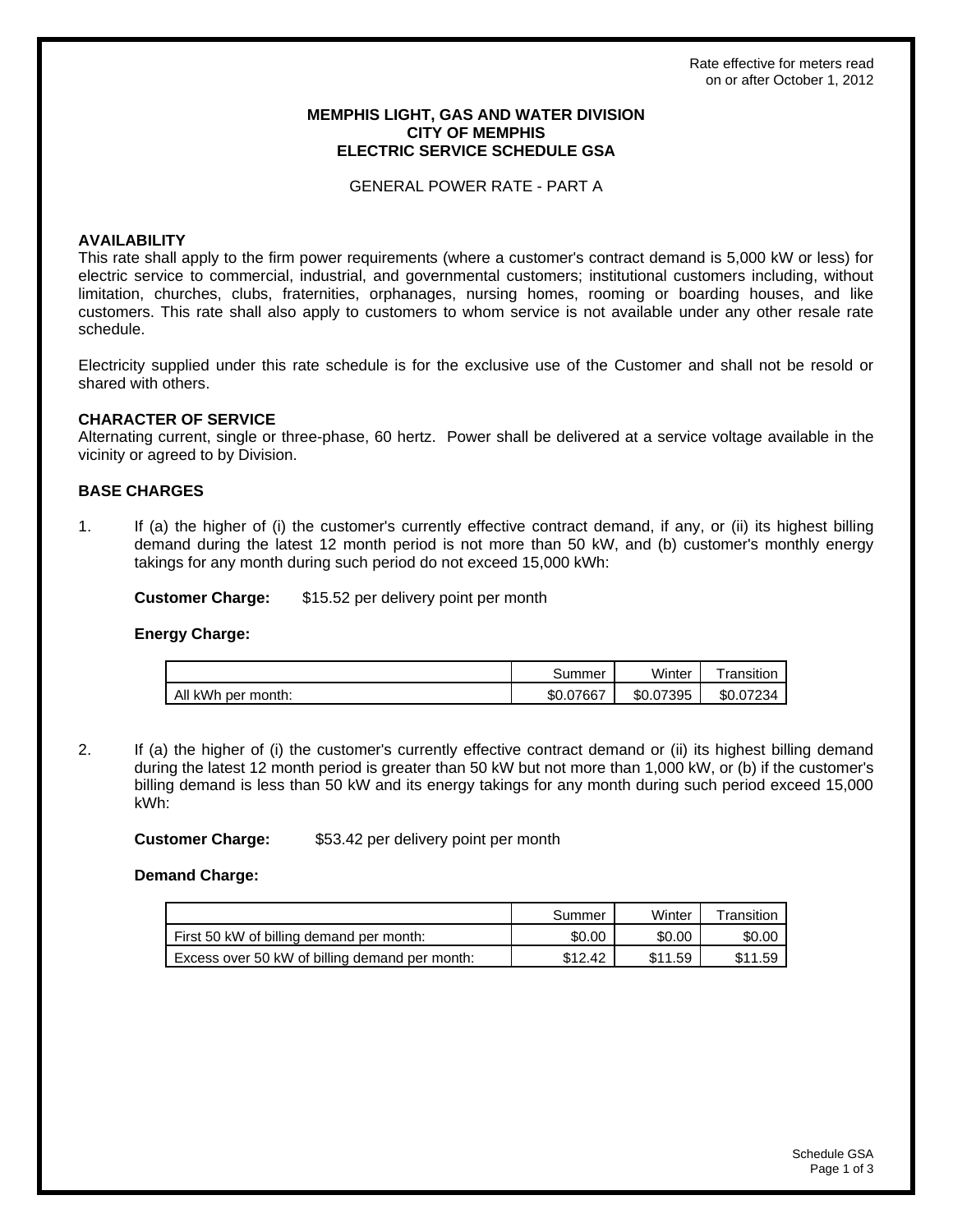# **Energy Charge:**

|                             | Summer    | Winter    | $\tau$ ransition |
|-----------------------------|-----------|-----------|------------------|
| First 15,000 kWh per month: | \$0.08251 | \$0.07979 | \$0.07818        |
| Additional kWh per month:   | \$0.03524 | \$0.03266 | \$0.03171        |

3. If the higher of the customer's currently effective contract demand or its highest billing demand during the latest 12 month period is greater than 1,000 kW:

# **Customer Charge:** \$191.84 per delivery point per month

# **Demand Charge:**

|                                                                                           | Summer  | Winter  | Transition |
|-------------------------------------------------------------------------------------------|---------|---------|------------|
| First 1,000 kW of billing demand per month:                                               | \$11.42 | \$10.60 | \$10.60    |
| Excess over 1,000 of billing demand per month:                                            | \$11.26 | \$10.44 | \$10.44    |
| Excess of billing demand over the higher of 2,500<br>kW or its contract demand per month: | \$11.26 | \$10.44 | \$10.44    |

## **Energy Charge:**

|                    | Summer    | Winter    | ™ransition |
|--------------------|-----------|-----------|------------|
| All kWh per month: | \$0.04017 | \$0.03760 | \$0.03665  |

# **DETERMINATION OF SEASONAL PERIODS**

Summer Period shall mean the June, July, August, and September billing months. Winter Period shall mean the December, January, February, and March billing months. Transition Period shall mean the April, May, October, and November billing months.

### **TENNESSEE VALLEY AUTHORITY FUEL COST AND PURCHASED POWER ADJUSTMENT RIDER**

The above rates are subject to adjustment under the provisions of the Tennessee Valley Authority Fuel Cost and Purchased Power Adjustment Rider.

# **ADJUSTMENT**

The base demand and energy charges shall be increased or decreased in accordance with the current Adjustment Addendum published by TVA. (In addition, such charges shall be increased or decreased to correspond to increases or decreases determined by TVA in the value of the hydro generation benefit allocated to residential customers.)

### **DETERMINATION OF DEMAND**

Division shall meter the demand in kW of all customers having loads in excess of 50 kW. The metered demand for any month shall be the highest average during any 30-consecutive-minute period of the month of the load metered in kW. The measured demand for any month shall be the higher of the highest average during any 30 consecutiveminute period of the month of (a) the load metered in kW or (b) 85 percent of the load in kVA plus an additional 10 percent for that part of the load over 5,000 kVA, and such measured demand shall be used as the billing demand, except that the billing demand for any month shall in no case be less than 30 percent of the higher of the currently effective contract demand or the highest billing demand established during the preceding 12 months.

### **MINIMUM MONTHLY BILL**

Schedule GSA The monthly bill under this rate schedule shall not be less than the sum of (a) the base customer charge, (b) the base demand charge, as adjusted, applied to the customer's billing demand, and (c) the base energy charge, as adjusted, applied to the customer's energy takings; provided, however, that, under 2 of the Base Charges, the monthly bill shall in no event be less than the sum of (a) the base customer charge and (b) 20 percent of the portion of the base demand charge, as adjusted, applicable to the second block (excess over 50 kW) of billing demand,